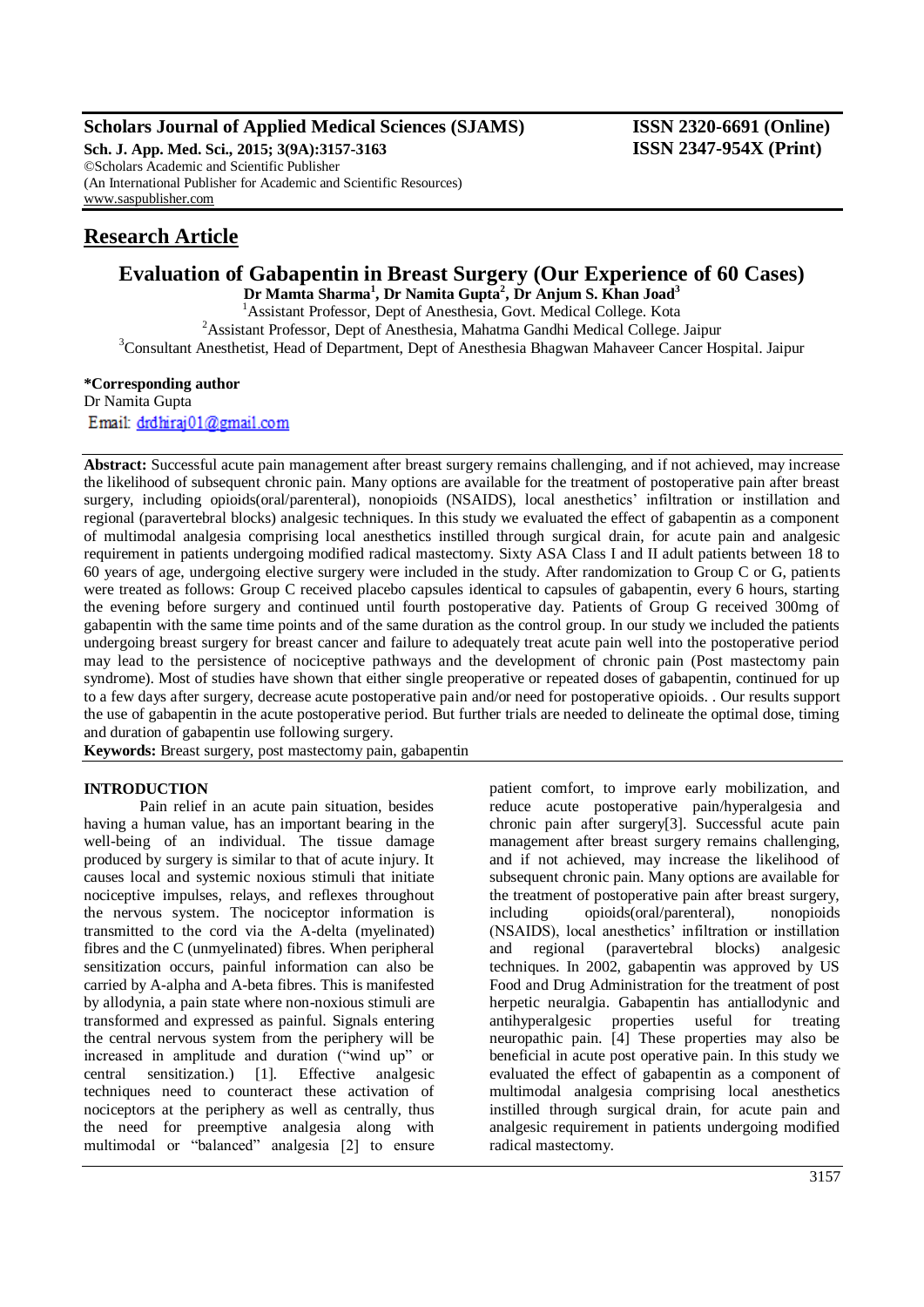#### **MATERIAL AND METHODS-**

After ethics committee approval, this study was conducted in the department of anesthesiology Sixty ASA Class I and II adult patients between 18 to 60 years of age, undergoing elective surgery were included in the study. Written informed consent was obtained from all patients [Patients undergoing radical modified mastectomy (MRM) or lumpectomy with axillary lymph node dissection). Patients were randomly assigned to receive either of placebo capsules or gabapentin capsules. Randomization was done using sealed envelope technique into two groups.

Group C-Control group treated with placebo capsules (identical to gabapentin capsules) and bupivacaine instillation.

Group G-Study group treated with gabapentin and bupivacaine instillation.

Visual analogue scale (VAS) and patient controlled analgesia (PCA) was explained during pre anesthetic evaluation. The study was conducted in a double blind manner. Placebo capsules were identical in appearance with the gabapentin capsules. The same number of capsules were packaged in group specific bottles and coded as bottle C and bottle G for the control and study group, respectively.

An independent anesthesiologist, who did not participate in the study or data collection, read the number contained in the envelope and made group assignments. After randomization to Group C or G, patients were treated as follows:

Group C received placebo capsules identical to capsules of gabapentin, every 6 hours, starting the evening before surgery and continued until fourth postoperative day.

Patients of Group G received 300mg of gabapentin with the same time points and of the same duration as the control group.

An 18 or 20 gauge i.v. cannula was inserted and inj. Ringer lactate started. Each patient was preoxygenating for three minutes. Inj. Ondansetron 4.0mg was given intravenously.

Anesthesia was induced with i.v. fentanyl 2g/Kg and propofol 2mg/kg. Intubation of trachea was facilitated with i.v. vecuronium 0.08mg/kg and anesthesia was maintained with 0.6-0.8% isoflurane and 70% nitrous oxide in oxygen. At the end of surgery neuromuscular block was antagonized with i.v. neostigmine (.05mg / kg) and i.v. glycopyrolate (.01mg/kg) and trachea was extubated. After extubation chest and axillary drains were instilled with 10-10ml of 0.4% bupivacaine under all aseptic precaution and drains were clamped for 20 minutes in both groups, and patients were transferred to the post anesthesia care unit (PACU).

All patients remained in the PACU for 24 hours. Those who complained of pain in PACU till 6 hours received i.v. paracetamol 300mg.

Acute post operative pain at rest and after movement (movement is described by sitting up in bed and moving arm of operative side) was assessed using the VAS by an Anesthesiologist blinded to group assignment. Pain was recorded and graded as:-

Visual analogue scale (VAS) 0-10 [5].

0 - Representing no pain.

10 - Representing worst possible pain.

Pulse, blood pressure, SPo<sub>2,</sub> sedation, nausea/vomiting ,rescue analgesic and pain at rest and movement on VAS were recorded at time 0 (arrival to PACU), 30 minutes, 3, 6, 9, 12, 18, 24 hours after surgery and each morning from first to fourth post operative day.

Statistical analysis was performed using Primer software. Demographic data were compared with Chi-square test. Hemodynamic parameters and pain scores were analyzed by t-test. Analgesic consumption and nausea/ vomiting and sedation were analyzed by Chi-square test.

#### **OBSERVATION AND RESULTS**

The two groups were comparable with respect to age and did not differ statistically. The study groups were statistically similar with respect to ASA grade. Heart rate, systolic and diastolic blood pressure were comparable in both group (Table1 and 2). Mean VAS at rest and movement was significantly lower in group G at all point of evaluation.(Table 3,4,5 and 6). In early postoperative period i.e. up to six hours analgesic consumption was low in group G but that was not statistically significant (Table 7). Total analgesics consumption was significantly low in group G.(Table 8).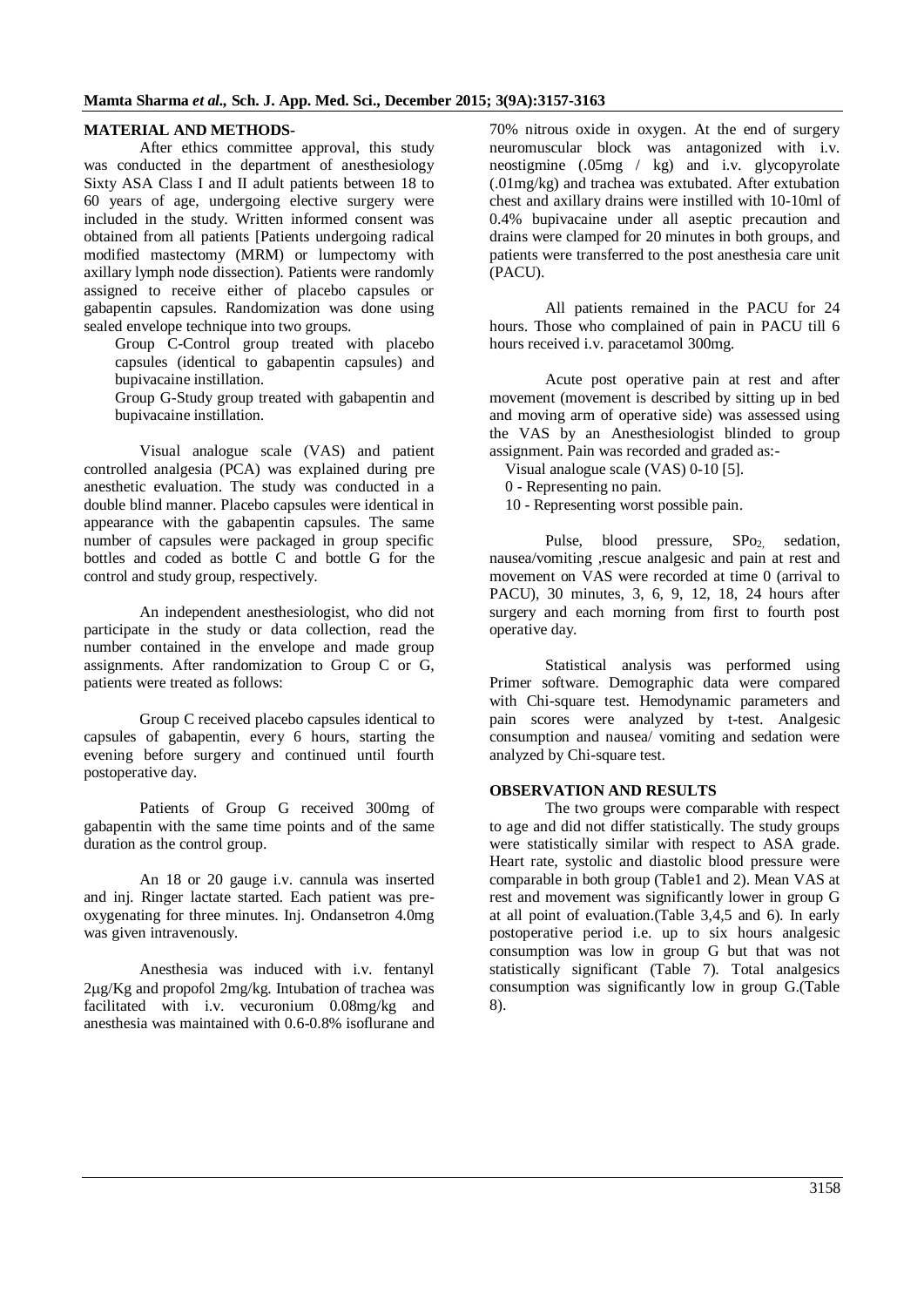# **Mamta Sharma** *et al.,* **Sch. J. App. Med. Sci., December 2015; 3(9A):3157-3163**

| Table No. 1 Mean Heart Rate $\pm$ Sd |             |             |               |            |          |           |            |             |
|--------------------------------------|-------------|-------------|---------------|------------|----------|-----------|------------|-------------|
|                                      | $0$ MIN.    | 30 MIN      |               | 6          |          | 12 HR     | 18         | 24          |
|                                      |             |             | HR            | HR         | HR       |           | HR         | <b>HR</b>   |
| <b>CONTROL</b>                       | $74.2+$     | $71.17+$    | $72.67 \pm$   | $73.33\pm$ | $74.77+$ | $75\pm$   | $75.63\pm$ | $76.53 \pm$ |
|                                      | 9.618       | 9.12        | 9.546         | 9.342      | 8.468    | 9.233     | 9.053      | 8.153       |
| <b>GABAPENTIN</b>                    | $71.33 \pm$ | $71.07 \pm$ | $75.63 \pm 9$ | $77.1+$    | $78.47+$ | $79+$     | $80.53\pm$ | $80.5+$     |
|                                      | 8.872       | 8.562       |               | 10.64      | 10.26    | 9.695     | 9.741      | 7.615       |
| <b>P'VALUE</b>                       | 0.235       | 0.965       | 0.221         | 0.150      | 0.133    | 0.107     | 0.048      | 0.056       |
|                                      | <b>NS</b>   | NS.         | <b>NS</b>     | <b>NS</b>  | NS       | <b>NS</b> | S          | <b>NS</b>   |

#### **Table No. 2 Mean Sbp ± Sd**

|                   |                  | 30         |             | b                  |             | 12                 | 18                 | 24                 |
|-------------------|------------------|------------|-------------|--------------------|-------------|--------------------|--------------------|--------------------|
|                   | 0 MIN            | <b>MIN</b> | HR          | HR                 | HR          | HR                 | HR                 | HR                 |
| <b>CONTROL</b>    | $126.1 \pm 12.3$ | $124\pm$   | $123.1\pm$  | 119.9 <sub>±</sub> | $117.8 \pm$ | 120.3 <sub>±</sub> | 119.7 <sub>±</sub> | $120.7\pm$         |
|                   |                  | 11.46      | 13.45       | 12.69              | 9.669       | 8.15               | 9.169              | 9.827              |
| <b>GABAPENTIN</b> | $124.1 \pm$      | $122.3\pm$ | $120.4 \pm$ | $121.5\pm$         | $119.6\pm$  | 121.3 <sub>±</sub> | $120.4+$           | 119.8 <sub>±</sub> |
|                   | 11.91            | 11.4       |             | 9.328              | 11.24       | 10.07              | 10.56              | 8.998              |
| <b>P'VALUE</b>    | 0.525            | 0.575      | 0.392       | 0.572              | 0.493       | 0.684              | 0.795              | 0.733              |
|                   | NS               | NS         | <b>NS</b>   | NS                 | <b>NS</b>   | <b>NS</b>          | <b>NS</b>          | <b>NS</b>          |

| Table No. 3 Pain Score (Vas) At Rest |                  |               |             |             |            |             |            |             |
|--------------------------------------|------------------|---------------|-------------|-------------|------------|-------------|------------|-------------|
|                                      |                  |               |             | 6           |            | 12          | 18         | 24          |
|                                      | <b>MIN</b>       | <b>30 MIN</b> | <b>HR</b>   | HR          | <b>HR</b>  | <b>HR</b>   | HR         | HR          |
|                                      | $1.533\pm$       | $1.833 \pm$   | $2.067 \pm$ | $2.133\pm$  | $2.033\pm$ | $2.467 \pm$ | $2.633\pm$ | $2.7 +$     |
| <b>CONTROL</b>                       | 1.408            | 1.367         | 1.172       | 0.8996      | 0.8899     | 1.042       | 1.098      | 1.055       |
| <b>GABAPENTIN</b>                    | $0.5 \pm 0.9377$ | $1.033 \pm$   | $1.567+$    | $1.467 \pm$ | $1.3\pm$   | $1.4\pm$    | $1.533\pm$ | $1.433 \pm$ |
|                                      |                  | 0.9643        | 0.9714      | 0.9732      | 0.6513     | 0.8137      | 1.008      | 1.04        |
| <b>P'VALUE</b>                       | < 0.001          | < 0.05        | >0.05       | < 0.01      | < 0.001    | < 0.001     | < 0.001    | < 0.001     |
|                                      | HS               | HS            | <b>NS</b>   | HS          | HS         | <b>HS</b>   | <b>HS</b>  | HS          |

# **Table No. 4 Pain Score (Vas) At Movement**

|                   |            | 30 MIN     |         | <sub>0</sub> |             | 12          | 18          | 24         |
|-------------------|------------|------------|---------|--------------|-------------|-------------|-------------|------------|
|                   | <b>MIN</b> |            | HR      | HR           | HR          | HR          | HR          | HR         |
| <b>CONTROL</b>    | $3.033\pm$ | $3.8\pm$   | $3.7 +$ | $4.1\pm$     | $3.967 \pm$ | $4.433\pm$  | $4.433\pm$  | $4.533\pm$ |
|                   | 2.042      | 1.54       | 1.442   | 1.062        | .098        | 1.305       | 1.305       | 1.074      |
| <b>GABAPENTIN</b> | $1.533\pm$ | $2.333\pm$ | $2.9 +$ | $2.967 \pm$  | $2.633\pm$  | $2.667 \pm$ | $2.867 \pm$ | $2.8 +$    |
|                   | 1.332      | 1.241      | 1.296   | 1.129        | 0.8087      | 1.028       | 1.252       | 1.27       |
| <b>P'VALUE</b>    | < 0.001    | < 0.001    | < 0.05  | < 0.01       | < 0.001     | < 0.001     | < 0.001     | < 0.001    |
|                   | <b>HS</b>  | HS         | M       | <b>HS</b>    | HS          | <b>HS</b>   | <b>HS</b>   | HS         |

# **Table 5: Vas at Rest**

|                   | 48 HR              | 72 HR              | 96 HR              |
|-------------------|--------------------|--------------------|--------------------|
| <b>CONTROL</b>    | $2.667 \pm 0.8442$ | $2.467 \pm 0.7761$ | $2.233 \pm 0.6261$ |
| <b>GABAPENTIN</b> | $1.333+0.8023$     | $1.267+0.7397$     | $1.033 \pm 0.7184$ |
| <b>P'VALUE</b>    | < 0.001            | < 0.001            | < 0.001            |
|                   | HS                 | HS                 | HS                 |

#### **Table No 6: Vas at Movement**

|                   | 48 HR              | 72 HR             | 96 HR              |
|-------------------|--------------------|-------------------|--------------------|
| <b>CONTROL</b>    | $4.367 \pm 0.8087$ | $4.233 \pm 1.006$ | $3.933 \pm 0.7849$ |
| <b>GABAPENTIN</b> | $2.833 \pm 0.9499$ | $2.533 \pm 1.008$ | $2.3 \pm 1.022$    |
| <b>P'VALUE</b>    | < 0.001            | < 0.001           | < 0.001            |
|                   | HS                 | HS                | HS                 |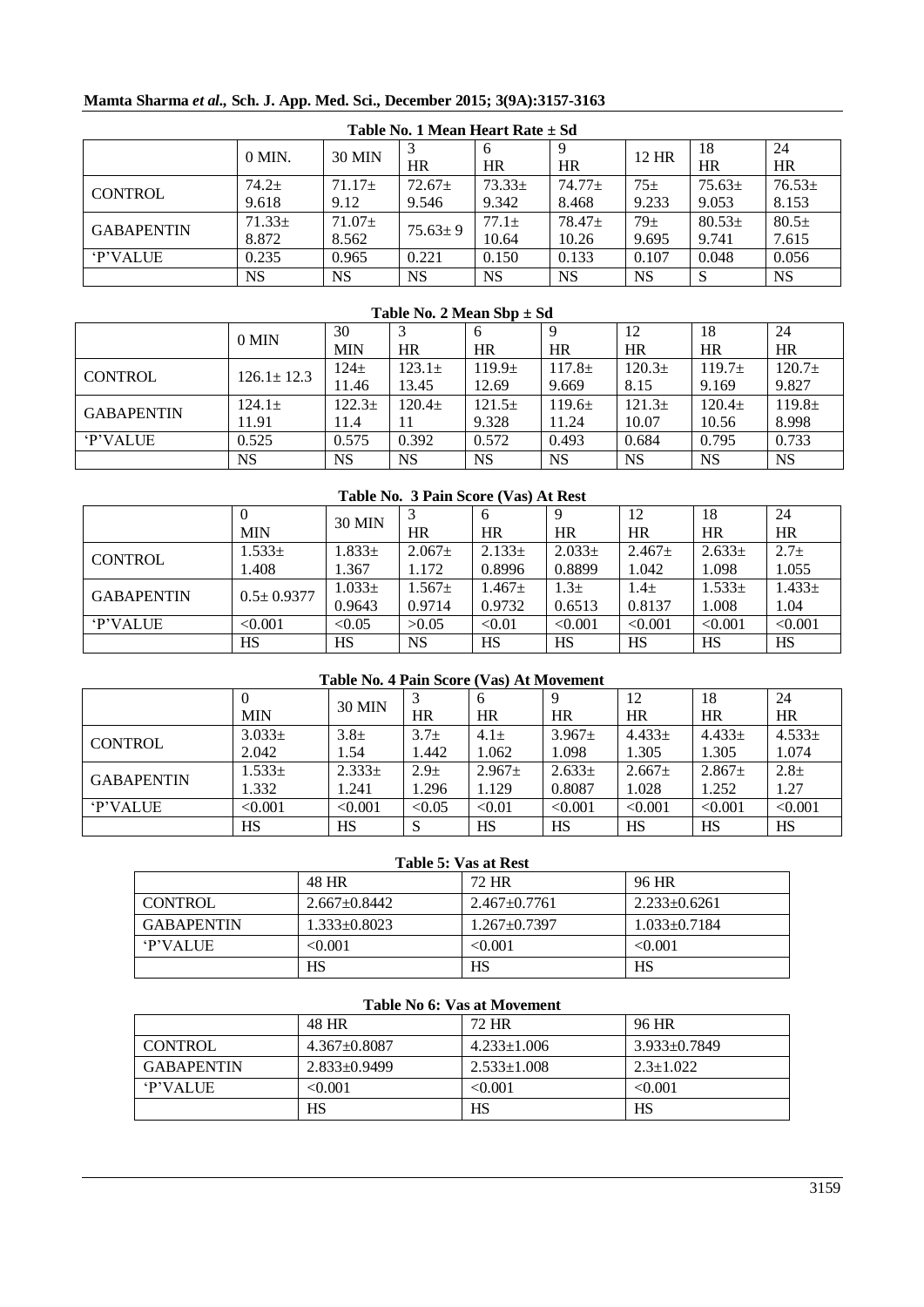| <b>Table No.7 Analgesics Consumption</b> |                |                   |          |  |  |
|------------------------------------------|----------------|-------------------|----------|--|--|
| <b>TIME ELAPSED</b>                      | <b>GROUP</b>   | <b>P' VALUE</b>   |          |  |  |
|                                          | <b>CONTROL</b> | <b>GABAPENTIN</b> |          |  |  |
| 0 MIN. (I.FIBRINIL)                      |                |                   | P < 0.05 |  |  |
| 30 MIN. (I.FIBRINIL)                     |                |                   | P > 0.05 |  |  |
| 3 HRS. (I.FIBRINIL)                      |                |                   | P > 0.05 |  |  |
| 6 HRS. (I.FIBRINIL)                      |                |                   | P > 0.05 |  |  |
| 6 HRS. (T.ULTRACET)                      |                |                   | P > 0.05 |  |  |

# **Mamta Sharma** *et al.,* **Sch. J. App. Med. Sci., December 2015; 3(9A):3157-3163**

| <b>Table No. 8 Total Analgesics Consumed</b> |  |
|----------------------------------------------|--|
| $\sim$ $\sim$ $\sim$ $\sim$                  |  |

| <b>TIME ELAPSED</b> | <b>GROUP</b>   | <b>P' VALUE</b>   |           |
|---------------------|----------------|-------------------|-----------|
|                     | <b>CONTROL</b> | <b>GABAPENTIN</b> |           |
| LEIBRINIL           | 18             |                   | P > 0.05  |
| T.ULTRACET          | .03            | 28                | P < 0.001 |
| <b>TOTAL</b>        |                |                   | P < 0.001 |

# **DISSCUTION**

Pain is a multifaceted and highly personal experience, as McCaffery described "pain is whatever the experiencing person says it is and exists whenever he/she says it does" [6]. It causes significant distress to patients and has adverse effects on the endocrine and immune function,[7] which can affect wound healing [8] and cardiopulmonary and thromboembolic complication [9,10,11]. Postoperative pain is one of the most frequently reported postoperative symptoms [12]. Despite recent advances in our understanding of the physiology of acute pain, the development of new opioids and nonopioids analgesics and novel methods of drug delivery, and more widespread use of painreducing minimally invasive surgical techniques, pain after surgical procedures remains a challenge for many practitioners [13]. The concept of multimodal "opioidssparing" analgesic techniques (so-called balanced analgesia) was introduced more than 15 yr ago,[14] with the aim of improving analgesia by combining analgesics with additive or synergistic effects. Theoretically, the use of a combination of analgesics from different pharmacologic drug classes for managing perioperative pain should improve the safety and efficacy of pain therapy due to the differing mechanisms of action and the side-effect profiles of the individual drugs. Despite available evidence showing the benefits of multimodal analgesic techniques, [14, 15, 16] major surveys have reported that these techniques are underused in clinical practice. We need to improve the perioperative pain management and to implement the existing evidence-based recommendations regarding the use of individual nonopioids analgesics (namely, NSAIDs, cyclooxygenase-2 inhibitors, acetaminophen, gabapentanoids, ketamine, and local and regional anesthetic techniques) supplemented by opioids analgesics on an as needed basis.[17].

#### **Gabapentin and pre-emptive & multimodal analgesia**

Dirks J *et al.;* &. Pandey CK *et al.;*  demonstrated that gabapentin alleviates and/or prevents acute nociceptive and inflammatory pain both in animals and in volunteers, especially when given before surgical stimulus [18-21] and an advantage of preincision (pre-emptive) administration of gabapentin could be demonstrated in their study.

Woolf and Chong [1] suggested the use of antihyperalgesic drugs to improve postoperative pain treatment. Antihyperalgesic drugs prevent the development of central excitability and therefore elicit<br>analgesic effects that extend beyond their analgesic effects that extend beyond their pharmacological actions

Hussain Al - Mujadi *et al.;* [22] in a prospective randomized double blind clinical trial, gave gabapentin 1200mg or placebo two hours prior to induction of anesthesia to patients undergoing elective thyroidectomy. Pain scores at rest and during swallowing in the gabapentin group were significantly lower when compared with the placebo group

In our study patients were evaluated for up to 96 hrs postoperatively.VAS pain score at rest in gabapentin group at 0, 30 min, 6,9,12,18,24,48,72,96 hrs was significantly lower than control group. At 3hr postoperative period VAS pain score was lower but it was not statistically significant. VAS pain score after movement was significantly lower at all point of evaluation

Peng PW *et al.;* [23] reviewed in a meta analysis that gabapentin caused a 35% reduction in total opioids consumption over the first 24 hours of surgery and a significant reduction in postoperative pain at rest and with movement, reduction of vomiting and pruritis. It was associated with a significant increase in dizziness and sedation.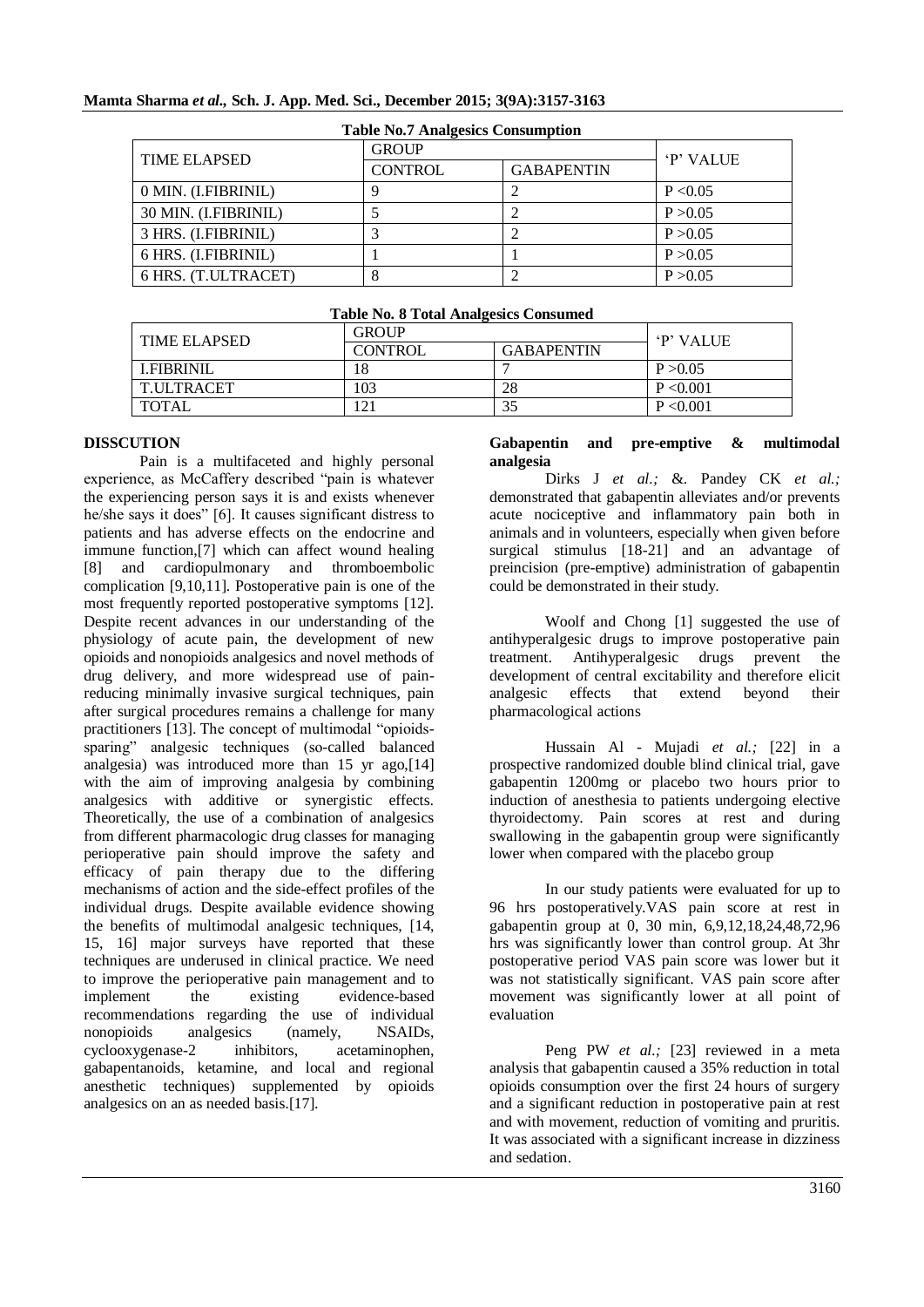Ho KY, Gan TJ *et al.;* [24] included randomized controlled trials (RCTs) comparing gabapentin with inactive controls in surgical patients. Sixteen valid RCTs were included. Weighted mean difference (WMD) for postoperative pain intensity (0- 100 mm visual analogue scale) was -16.55 mm at 6 h and -10.87 mm at 24 h for treatment with a single preoperative dose of gabapentin 1200 mg. Cumulative opioids consumption at 24 h was also significantly decreased with gabapentin (WMD, -27.90 mg). When gabapentin was administered at doses less than 1200 mg, pain intensity was also lower at 6 h (WMD, -22.43 mm) and 24 h (WMD, -13.18 mm). Cumulative 24 h opioids consumption was also lower (WMD, -7.25 mg). Gabapentin was associated with an increased risk of sedation (OR 3.86; 95% CI 2.50-5.94) but less opioidsrelated side effects such as vomiting (OR 0.58; 95% CI 0.39-0.86) and pruritus (OR 0.27; 95% CI 0.10-0.74). They concluded that gabapentin has an analgesic and opioids-sparing effect in acute postoperative pain management when used in conjunction with opioids

In our study in the first 6 hrs, analgesic consumption was lower in G group compared with group C but this difference was not statistically significant. This lowered consumption reached level of statistical significance at 9, 18, and 24 hrs  $(p<0.05$ , p<0.01,p<0.001respectively). Total analgesic consumption was significantly lower in G group.

#### **Gabapentin and breast surgery-**

In our study we included the patients undergoing breast surgery for breast cancer and failure to adequately treat acute pain well into the postoperative period may lead to the persistence of nociceptive pathways and the development of chronic pain (Post mastectomy pain syndrome). This syndrome consists of persistent pain in the anterior chest, axilla, medial and posterior parts of the arm following breast surgery. The exact mechanism producing PMPS is unclear, but is believed to be due to surgical injury to the intercostobrachial nerve [25].A variety of perioperative analgesics have been administered for mastectomy surgery in an attempt to "preempt" the process of central sensitization and thus the incidence of pain.

Most of studies have shown that either single preoperative or repeated doses of gabapentin, continued for up to a few days after surgery, decrease acute postoperative pain and/or need for postoperative opioids. Reduced opioids consumption may translate into fewer opioids related unwanted effects with an impact on postoperative recovery.

Fassoulaki *et al.;* [26] investigated the effect of regional brachial plexus block, oral mexiletine, and the combination of both on acute and chronic pain following breast cancer surgery. They found regional block reduced the analgesic requirements in the early postoperative period, while mexiletine combined with regional block reduced the total analgesic requirements during the next 5 postoperative days. Although chronic pain was not affected by these treatments late-abnormal sensation may be diminished by combination of these treatments.

Fassoulaki *et al.;* [27] were unable to demonstrate a reduction in the incidence of chronic pain following mastectomy surgery with the perioperative administration of gabapentin 1,200 mg/day for 10 postoperative days.

Fassoulaki *et al.;* [27] evaluated the effect of utilizing multiple analgesics including gabapentin, local anesthetic infiltration, and EMLA cream on acute and chronic pain following breast cancer surgery. Their study demonstrated a significant reduction in acute and chronic pain following surgery with this multimodal regimen.

Eckhardt K *et al.;* [28] found that gabapentin enhanced the analgesic effects of morphine in healthy volunteers.

In conclusion, perioperative use of oral gabapentin (300mg), has been found to be safe in providing analgesia in early postoperative period (up to 96 hrs) in breast surgery. Analgesic consumption was significantly low up to 24 hrs in patients taking gabapentin, however there was no significant difference in analgesic consumption after 24 hrs.

More studies are needed to determine the optimal dose and duration of administration for different types of surgery, especially considering the capacity of prolonged administration of gabapentin postoperatively, to prevent the development of chronic pain.

In our study, the perioperative use of 300 mg gabapentin in patients undergoing radical breast surgery, as a component of a multimodal regime with local anesthetics and oral PCA resulted in effective and safe postoperative analgesia.

Gabapentin and side effect (nausea, vomiting & sedation)- In our randomized study nausea and vomiting was less in G group compared with C group and sedation was less in C group, although that was not statistically significant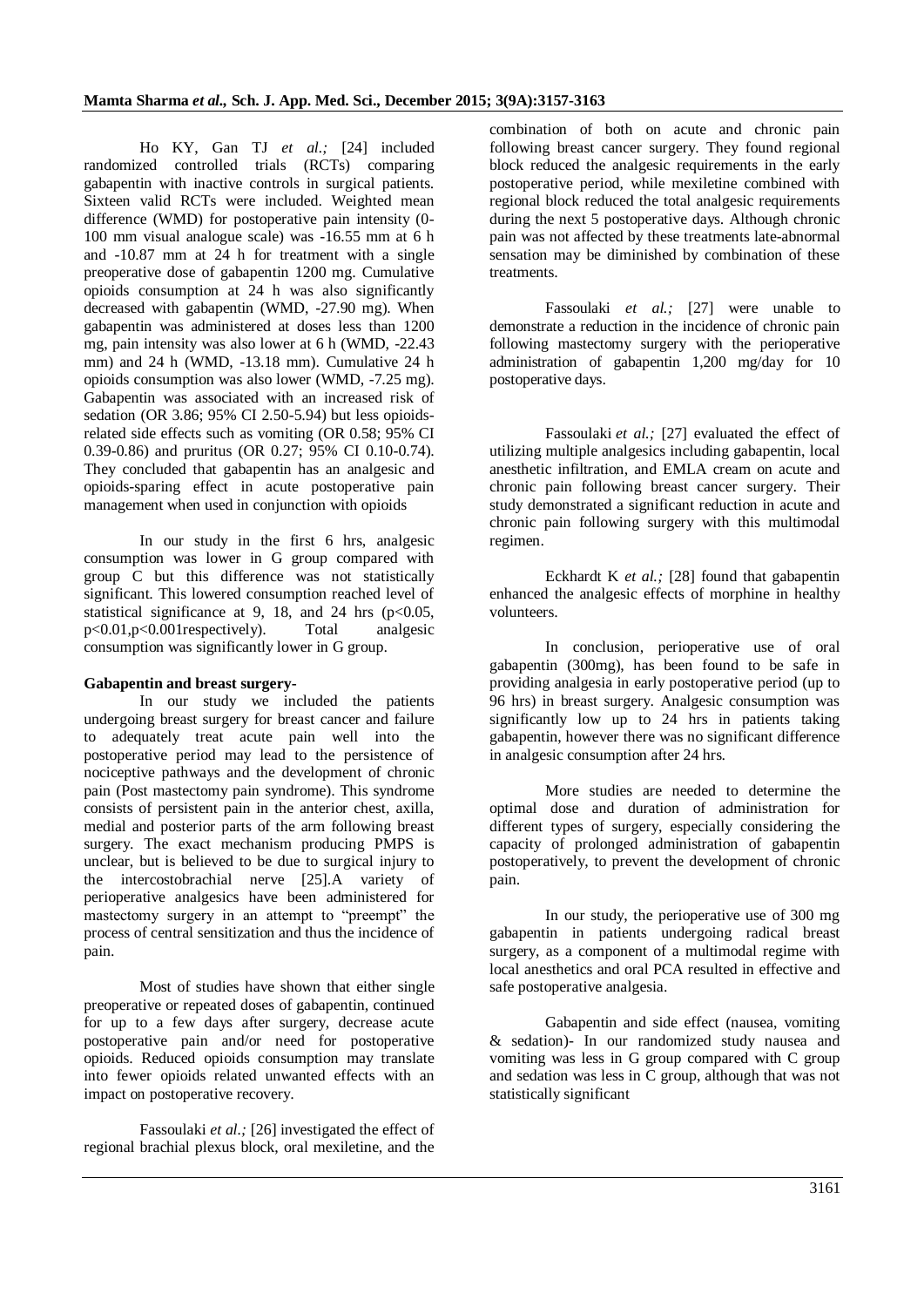#### **CONCLUSION**

Gabapentin is a safe and effective component of multimodal therapy comprising local anesthetics, paracetamol and tramadol for acute post-mastectomy pain. Our results support the use of gabapentin in the acute postoperative period. But further trials are needed to delineate the optimal dose, timing and duration of gabapentin use following surgery.

#### **REFRENCES**

- 1. Woolf CJ, Chong M; Preemptive analgesia treating postoperative pain by preventing the establishment of central sensitization. Anesth Analg 1993;77:362
- 2. Moiniche S,Kehlet H,Dahl JB; A qualitative and quantitative systemic review of preemptive analgesia for postoperative pain:The role of timing of analgesia. Anesthesiology 2002; 96; 725.
- 3. Perkins FM, Kehlet H; Chronic pain as an outcome of surgery. A review of predictive factors. Anesthesiology2000; 93:1123-1133.
- 4. Elina M. Tiippana, , Katri Hamunen, Vesa K. Kontinen, Eija Kalso; Do surgical patients benefit from perioperative Gabapentin/Pregabalin?A systemic review or efficacy & safety. Anesth Analg 2007; 104:1545-1556.
- 5. James D, Justins D; Acute postoperative pain chapter-74. A practice of Anesthesia. Editor: Thomas E J Healy and Paul R Knight, 2003, Arnold, London, 1213-1234.
- 6. McCaffery M; Pain: Clinical manual for nursing practice, 2nd edition. Mosby, St Louis, 1989, pp 7.
- 7. Kiecolt-Glaser JK, Page GG, Marucha PT, MacCallum RC, Glaser R; Psychological influences on surgical recovery. Perspectives from psychoneuroimmunology. Am Psychol 1998; 53:1209–18
- 8. Akca O, Melischek M, Scheck T, Hellwagner K, Arkilic CF, Kurz A *et al.;* Postoperative pain and subcutaneous oxygen tension. Lancet 1999; 354:41–2
- 9. Ballantyne JC, Carr DB, de Ferranti S, Suarez T, Lau J, Chalmers TC *et al.;* The comparative effects of postoperative analgesic therapies on pulmonary outcome: Cumulative meta-analyses of randomized, controlled trials. Anesth Analg 1998; 86:598–612
- 10. Beattie WS, Buckley DN, Forrest JB; Epidural morphine reduces the risk of postoperative myocardial ischaemia in patients with cardiac risk factors. Can J Anaesth 1993; 40:532–41
- 11. Scarry E; The body in pain. Oxford, Oxford University Press, 1985.
- 12. Chung F, Un V, Su J; Postoperative symptoms 24 hours after ambulatory anaesthesia. Can J Anaesth 1996; 43:1121–7
- 13. White PF; Pain management after ambulatory surgery—Where is the disconnect? Can J Anaesth 2008; 55:201–7
- 14. Kehlet H, Dahl JB: The value of "multimodal" or "balanced analgesia" in post-operative pain treatment. Anesth Analg 1993; 77:1048 –56
- 15. Gilron I, Orr E, Tu D, Mercer CD, Bond D; A randomized, double-blind controlled trial of perioperative administration of gabapentin, meloxicam and their combination for spontaneous and movement-evoked pain after ambulatory laparoscopic chole-cystectomy. Anesth Analg 2009; 108:623–30
- 16. White PF, Sacan O, Tufanogullari, Eng M, Nuangchamnong N, Ogunnaike B; Effect of shortterm postoperative celecoxib administration on patient outcome after outpatient laparoscopic surgery. Can J Anesth 2007; 54:342– 8
- 17. White PF; The changing role of non-opioid analgesic techniques in the management of postoperative pain. Anesth Analg 2005; 101:5–22
- 18. Dirks J, Fredensborgh BB, Christensen D,Fomsgaard JS,Flyger H, Dahl JB; A randomized study of the effects of single dose gabapentin, versus placebo on post operative pain and morphine consumption after mastectomy. Anesthesiology 2002; 97: 560-64.
- 19. Pandey CK, Priye S, Singh S, Singh U, Singh RB, Singh PK; Preemptive use of gabapentin significantly decreases post operative pain & rescue analgesic requirements in laproscopic cholecystectomy. Can J Anesth 2004; 51: 358-63.
- 20. Rorarius MGF, Mennander S, Suominen P,Rintala S, Puura A, Pirhonen R *et al.;* Gabapentin for the prevention of post operative pain after vaginal hysterectomy. Pain 2004; 110: 175-81.
- 21. Fassoulaki A, Patris K, Sarantopoulos C, Hogan Q; The analgesic effect of gabapentin and mexiletine after breast surgery for cancer. Anesth Analg 2002; 95: 985-91.
- 22. Al-Mujadi H, A-Refai AR, Katzarov MG, Dehrab NA, Batra YK, Al-Qattan AR; Preemptive gabapentin reduces post operative pain and opioid demand following thyroid surgery. CAN J ANESTH 2006; 53(3): 268-273.
- 23. Peng PW, Wijeysundua DN, Carina CF Li; Use of gabapentin for perioperative pain control - a meta analysis. Pain res manage 2007; 12 (2) :85-92
- 24. Ho KY, Gan TJ, Habib AS; Gabapentin and postoperative pain--a systematic review of randomized controlled trials. Pain. 2006; 126(1- 3):91-101.
- 25. Vecht CJ, Van de Brand HJ, Wajer OJM; Postaxillary dissection pain in breast cancer due to a lesion of the intercostobrachial nerve. Pain 1989; 38:171-6.
- 26. Fassoulaki A, Sarantopoulos C, Melemeni A, Hogan Q; Regional block and mexiletine: the effect